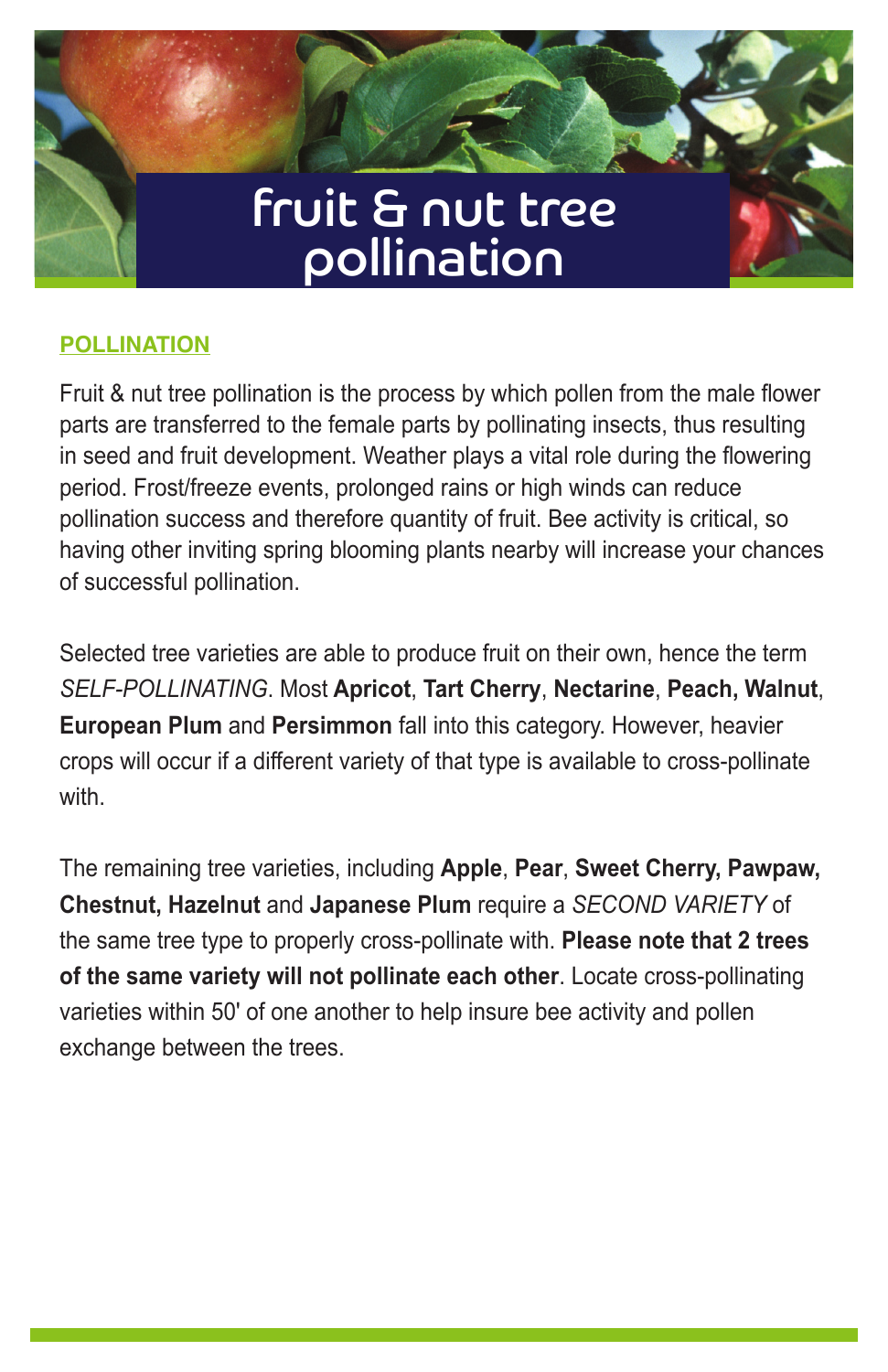#### **APPLE**

Bloom time is very important for apple tree pollination. Apples have a wide range of bloom times. For proper cross-pollination choose varieties that bloom at the same time or close to each other. An early and late variety will not pollinate each other, but an early and mid or mid and late should be successful.

| <b>APPLE</b><br><b>POLLINATION</b><br><b>CHART</b> | <b>BLOOM</b><br><b>TIME</b> | Black<br><b>Arkansas</b> | Braeburn | Cortland | Empire | Gala                    | Ginger Gold | Golden Delicious | Granny Smith | Honeycrisp              | Kinderkrisp | Liberty | Mcintosh | <b>Red Delicious</b>    | Red Fuji                | Spy<br><b>Red Prairie</b> | <b>Zestar</b>           |
|----------------------------------------------------|-----------------------------|--------------------------|----------|----------|--------|-------------------------|-------------|------------------|--------------|-------------------------|-------------|---------|----------|-------------------------|-------------------------|---------------------------|-------------------------|
| <b>Arkansas Black</b>                              | mid-late                    | N                        | N        | Ÿ        | Ñ      | Y                       | N           | Ý                | Ý            | $\overline{\mathbf{Y}}$ | N           | Ñ       | Ñ        | Ý                       | $\overline{\mathbf{Y}}$ | Ý                         | Ñ                       |
| <b>Braeburn</b>                                    | early                       | N                        | N        | Y        | Ý      | Y                       | Y           | N                | N            | Y                       | Y           | Υ       | Y        | N                       | Ý                       | N                         | Y                       |
| Cortland                                           | mid                         | Ý                        | Ý        | N        | Ý      | Ý                       | Ý           | Y                | Ý            | Ý                       | Ý           | Ý       | Ý        | Ý                       | Ý                       | Ý                         | Ý                       |
| <b>Empire</b>                                      | early-mid                   | N                        | Ý        | Ý        | Ñ      | Ý                       | Ý           | N                | Ñ            | Ý                       | Ý           | Ÿ       | Ý        | N                       | Ý                       | N                         | Ý                       |
| Gala                                               | mid                         | Y                        | Y        | Y        | Y      | N                       | Ý           | Y                | Ý            | Y                       | Ý           | Y       | Y        | Y                       | Y                       | Ý                         | Y                       |
| <b>Ginger Gold</b>                                 | mid                         | Ý                        | Ý        | Ý        | Ý      | Ý                       | N           | Ý                | Y            | Y                       | Ý           | Ý       | Ý        | Ý                       | Ý                       | Ý                         | $\overline{\mathbf{Y}}$ |
| <b>Golden Delicious</b>                            | mid-late                    | Ý                        | N        | Ý        | Ñ      | Ý                       | Ý           | Ñ                | Ý            | Ý                       | N           | N       | N        | Ý                       | Ý                       | Ý                         | Ñ                       |
| <b>Granny Smith</b>                                | late                        | Y                        | N        | Ý        | N      | Ý                       | Ý           | Y                | Ñ            | Y                       | N           | N       | N        | Ý                       | Ý                       | Ý                         | Ñ                       |
| Honeycrisp                                         | mid                         | Y                        | Y        | Y        | Ý      | Ý                       | Ý           | Y                | Ý            | Ñ                       | Y           | Y       | Y        | Y                       | Ý                       | Ý                         | Ý                       |
| Kinderkrisp                                        | early-mid                   | N                        | Ý        | Y        | Ý      | Ý                       | Y           | N                | Ñ            | Y                       | N           | Ý       | Ý        | Ñ                       | Ý                       | N                         | Y                       |
| Liberty                                            | early-mid                   | N                        | Ý        | Ý        | Ý      | Ý                       | Y           | N                | N            | Y                       | Ý           | Ñ       | Ý        | N                       | Ý                       | N                         | Y                       |
| <b>Mcintosh</b>                                    | early-mid                   | N                        | Ý        | Ý        | Ý      | Ý                       | Ý           | N                | Ñ            | Ý                       | Ý           | Y       | Ñ        | N                       | Ý                       | N                         | Ý                       |
| <b>Red Delicious</b>                               | mid-late                    | Ý                        | N        | Ý        | Ñ      | Ý                       | N           | Y                | Y            | Ý                       | N           | N       | N        | N                       | Ý                       | Ý                         | Ñ                       |
| Red Fuji                                           | mid                         | Y                        | Y        | Y        | Y      | Y                       | Y           | Y                | Y            | Y                       | Y           | Y       | Y        | Y                       | N                       | Ý                         | Y                       |
| <b>Red Prairie Spy</b>                             | mid-late                    | Y                        | N        | Y        | N      | Ý                       | N           | Y                | Y            | Y                       | N           | N       | N        | Y                       | Y                       | N                         | N                       |
| Zestar                                             | early-mid                   | N                        | Y        | Υ        | Ý      | Ý                       | Υ           | N                | Ñ            | Ý                       | Ý           | Υ       | Υ        | N                       | Υ                       | N                         | N                       |
| <b>FLOWERING CRAB</b>                              |                             |                          |          |          |        |                         |             |                  |              |                         |             |         |          |                         |                         |                           |                         |
| Coralburst                                         | mid                         | Y                        | Y        | Υ        | Ý      | Y                       | Y           | Y                | Y            | Ý                       | Y           | Υ       | Y        | Ý                       | Υ                       | Ý                         | Y                       |
| Gladiator                                          | mid-late                    | $\overline{\mathbf{Y}}$  | N        | Ý        | Ñ      | $\overline{\mathsf{Y}}$ | N           | Y                | Ÿ            | Ÿ                       | N           | N       | Ñ        | $\overline{\mathsf{Y}}$ | Ÿ                       | Ý                         | Ñ                       |
| Lollipop                                           | mid-late                    | Ý                        | N        | Y        | N      | Ÿ                       | N           | Ý                | Ÿ            | Ý                       | N           | N       | N        | Ÿ                       | Ÿ                       | Ý                         | N                       |
| <b>Prairefire</b>                                  | mid                         | Ý                        | Y        | Ý        | Ý      | Ý                       | Ý           | Ý                | Ý            | Ý                       | Y           | Y       | Ý        | Ý                       | Y                       | Ý                         | Ÿ                       |
| <b>Royal Raindrops</b>                             | mid                         | Y                        | Y        | Ý        | Ý      | Ý                       | Y           | Y                | Υ            | Ý                       | Ý           | Y       | Y        | Ý                       | Ý                       | Ý                         | $\overline{\mathsf{Y}}$ |
| <b>Sparkling Sprite</b>                            | early-mid                   | N                        | N        | Ý        | Ý      | Ý                       | Ý           | N                | N            | Ý                       | Ý           | Y       | Ý        | N                       | Ý                       | N                         | $\overline{\mathsf{Y}}$ |
| <b>Starlight</b>                                   | mid                         | Y                        | Y        | Ý        | Ý      | Ý                       | Y           | Y                | Y            | Ý                       | Ý           | Ý       | Ÿ        | Y                       | Ý                       | Ý                         | $\overline{\mathsf{Y}}$ |
|                                                    |                             |                          |          |          |        |                         |             |                  |              |                         |             |         |          |                         |                         |                           |                         |
|                                                    |                             |                          |          |          |        |                         |             |                  |              |                         |             |         |          |                         |                         |                           |                         |
| Y - Good variety for cross pollination             |                             |                          |          |          |        |                         |             |                  |              |                         |             |         |          |                         |                         |                           |                         |
| N - Will not cross pollinate that variety          |                             |                          |          |          |        |                         |             |                  |              |                         |             |         |          |                         |                         |                           |                         |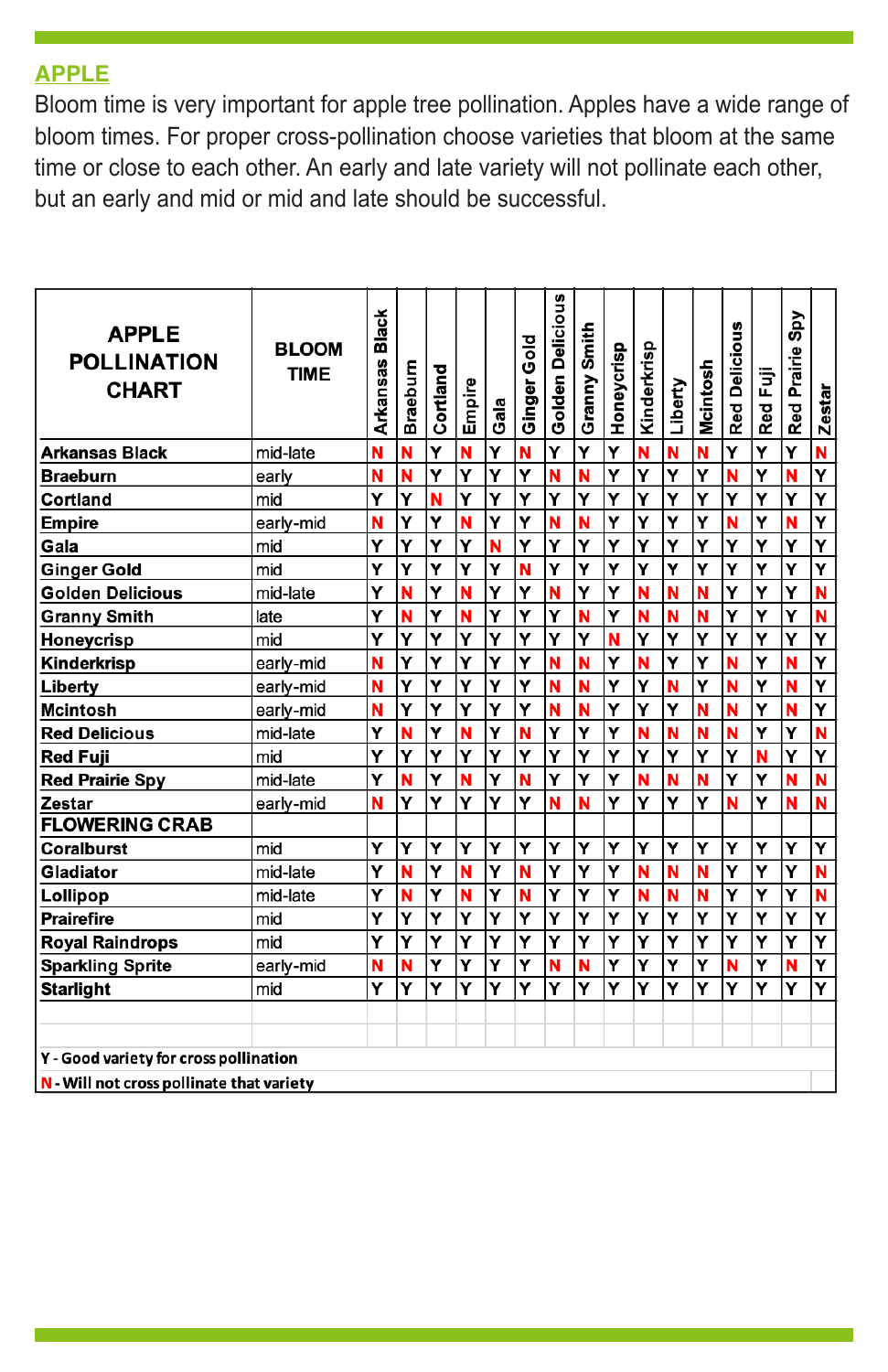## **SWEET CHERRY**

Sweet cherries require a second variety of sweet cherry for cross-pollination. Some sweet cherries are self-pollinating, but will produce more if they are planted with second variety.

| <b>SWEET CHERRY</b><br>POLLINATION<br><b>CHART</b>                  | <b>BLOOM</b><br><b>TIME</b> | <b>POLLINATOR</b><br><b>INFORMATION</b> |   | artarian<br>۳<br>Black <sup>-</sup> | Gold<br>Blushing | Lapin | Rainier | Regina | Rynbrandt | å<br>Sweet Cherry | Whitegold |
|---------------------------------------------------------------------|-----------------------------|-----------------------------------------|---|-------------------------------------|------------------|-------|---------|--------|-----------|-------------------|-----------|
| <b>Bing Blackyork</b>                                               | mid-late                    | <b>RP</b>                               | N | Υ                                   | Υ                | Y     | Y       | Y      | Y         | N                 | N         |
| <b>Black Tartarian</b>                                              | mid                         | RP                                      | Υ | N                                   | Υ                | Υ     | Υ       | Υ      | Υ         | Y                 | N         |
| <b>Blushing Gold</b>                                                | mid                         | RP                                      | Υ | Υ                                   | N                | Υ     | Υ       | Υ      | Υ         | Y                 | N         |
| Lapin                                                               | late                        | SP                                      | Y | Υ                                   | Υ                | Υ     | Υ       | Υ      | Υ         | N                 | N         |
| Rainer                                                              | mid                         | RP                                      | Υ | Y                                   | Y                | Υ     | N       | Y      | Υ         | Υ                 | N         |
| Regina                                                              | mid-late                    | RP                                      | Υ | Υ                                   | Υ                | Y     | Υ       | N      | Y         | N                 | N         |
| Rynbrandt                                                           | mid                         | RP                                      | Υ | Y                                   | Y                | Υ     | Υ       | Y      | N         | Υ                 | N         |
| <b>Sweet Cherry Pie</b>                                             | early                       | SP                                      | N | Υ                                   | Υ                | N     | Υ       | N      | Υ         | Y                 | Y         |
| Whitegold                                                           | early                       | SP                                      | N | N                                   | N                | N     | N       | N      | N         | Υ                 | Υ         |
|                                                                     |                             |                                         |   |                                     |                  |       |         |        |           |                   |           |
| <b>RP</b> - requires pollinator                                     |                             |                                         |   |                                     |                  |       |         |        |           |                   |           |
| <b>SP</b> - self pollination; will produce more with second variety |                             |                                         |   |                                     |                  |       |         |        |           |                   |           |
| $ Y - \text{good pollinator}$ for that variety                      |                             |                                         |   |                                     |                  |       |         |        |           |                   |           |
| <b>N</b> - will not cross pollinate that varietv                    |                             |                                         |   |                                     |                  |       |         |        |           |                   |           |

#### **PEAR**

Pears require a second variety of pear for cross-pollination. Asian pears can be pollinated by a different Asian pear or by Bartlett or Bosc. European pear varieties are fully compatible.

| <b>PEAR</b><br><b>POLLINATION</b><br><b>CHART</b> | <b>Type</b> | Shinko<br>Asian, | Tawara<br>Asian, | artlett<br>m | Bosc | Comice | D'Anjou | Bartlett<br><b>Red</b> | Summercrisp |  |  |
|---------------------------------------------------|-------------|------------------|------------------|--------------|------|--------|---------|------------------------|-------------|--|--|
| Asian, Shinko                                     | Asian       | N                | Υ                | Y            | Υ    | N      | 'N      | N                      | N           |  |  |
| Asian, Tawara                                     | Asian       | Y                | N                | Y            | Y    | N      | N       | N                      | N           |  |  |
| <b>Bartlett</b>                                   | European    | Y                | Υ                | N            | Υ    | Υ      | Υ       | Υ                      | Υ           |  |  |
| <b>Bosc</b>                                       | European    | Υ                | Υ                | Y            | N    | Υ      | Υ       | Y                      | Y           |  |  |
| Comice                                            | European    | N                | N                | Y            | Υ    | N      | Υ       | Υ                      | Y           |  |  |
| D'Anjou                                           | European    | N                | N                | Υ            | Υ    | Υ      | N       | Υ                      | Y           |  |  |
| <b>Red Bartlett</b>                               | European    | N                | N                | Υ            | Υ    | Υ      | Υ       | N                      | Y           |  |  |
| Summercrisp                                       | European    | N                | N                | Y            | Υ    | Y      | Υ       | Υ                      | N           |  |  |
|                                                   |             |                  |                  |              |      |        |         |                        |             |  |  |
| Y - Good variety for cross pollination            |             |                  |                  |              |      |        |         |                        |             |  |  |
| N - Will not cross pollinate that variety         |             |                  |                  |              |      |        |         |                        |             |  |  |